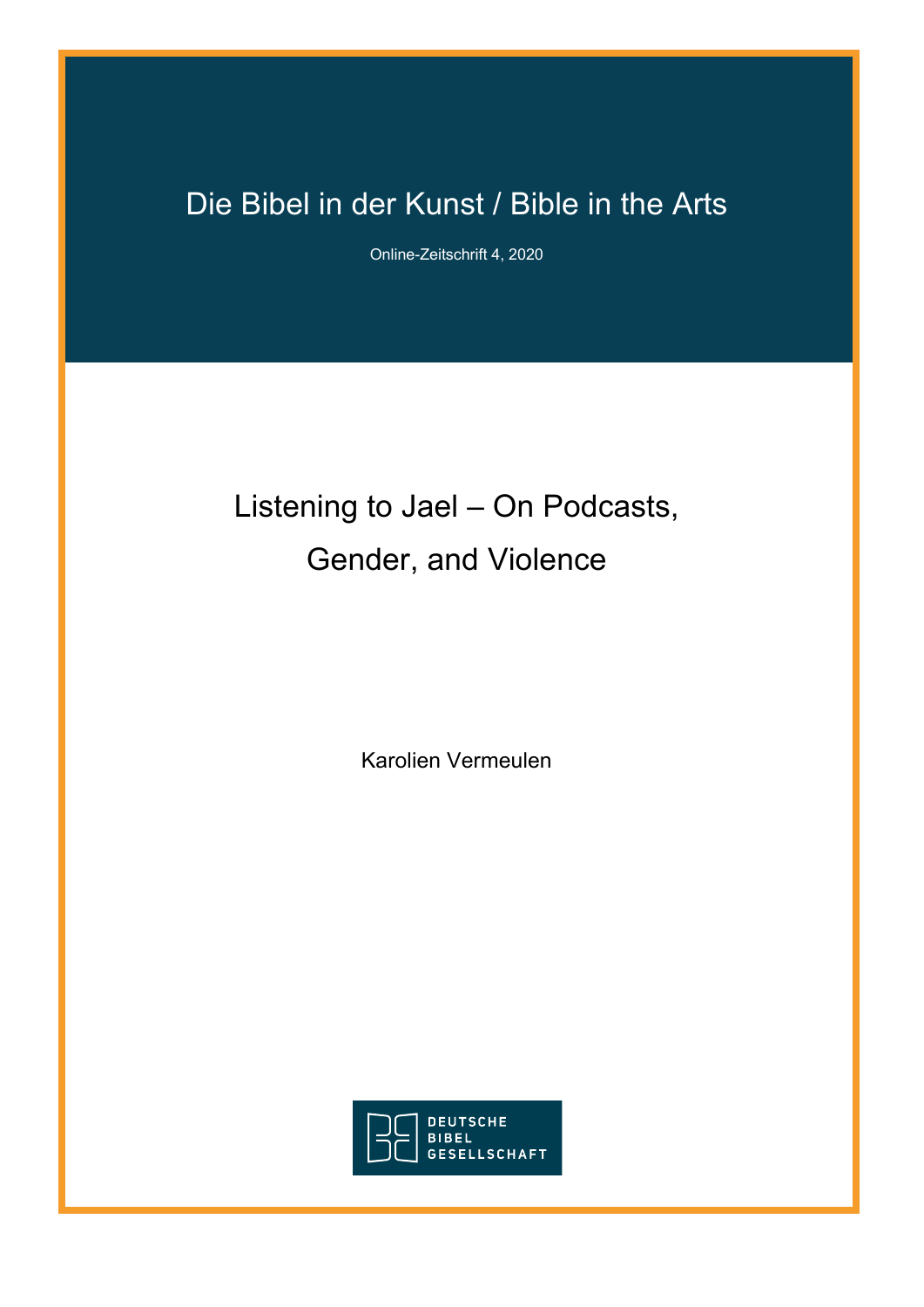## Listening to Jael – On Podcasts, Gender, and Violence

#### Karolien Vermeulen

#### FWO Postdoctoral Fellow, Institute of Jewish Studies, University of Antwerp

#### **Abstract**

Changing times have produced different depictions of biblical characters in the arts. Changing art forms and media have as well. This article addresses the reception of the biblical character Jael (Judges  $4-5$ ) in the changed times of the  $21<sup>st</sup>$  century and in the changed medium of the podcast. Who is Jael, according to these shows? Where do we see the influence of the time, and where the impact of the medium? And is there an effect from biblical story to listener? The article first introduces podcasts, and Bible podcasts more specifically, as a yet to be defined and described art form. For the further analysis, I turn to concepts of Text World Theory, a cognitivestylistic framework, that offers tools to study any type of human discourse by means of notions such as, discourse worlds and text-worlds and their interaction. Consequently, the depiction of Jael is examined in two different podcasts, *Two Feminists Annotate the Bible* and *Sean and Eliot Read the Bible*. The analysis demonstrates how both shows create their Jael as a result of stylistic choices as well as of discourse world influences, all of which color the interpretation of the textworld of the Jael and Sisera account. Compared to the earlier reception of the story and female character Jael, the podcasts foreground the issue of violence. In addition, the shows display features of mixed genre. Finally, the split discourse world of the original author(s) of the Bible text and the podcast hosts plays an important, and even artful, role in the outlook of the shows.

Biblical heroines feature in various domains of Western culture, from poetry and prose over plays and paintings. Their depiction and reception are as varied as the different art forms in which they appear. This is no different for the figure of Jael, the woman who kills Sisera with a tent peg in Judges 4–5. In her 2016 study *Sex and Slaughter in the Tent of Jael*, Colleen Conway discusses the rich afterlife of this biblical character, stressing the importance of the concerns of the culture in which these artistic artefacts are produced. "Jael is split two ways during periods of cultural gendered moralizing, reflects psychological tensions when the exploration of interiority becomes fashionable, bears the anger of twentieth-century feminists, and becomes a queer subject for twenty-first-century queer theorists."<sup>1</sup>

Relying on the insights of Conway's study as well as other work done on Jael's story, I will focus in this article on the depiction of Jael in a more recent cultural product, the podcast. A selection of relevant podcast episodes will serve as a cas[e](#page-1-0)

<span id="page-1-0"></span><sup>1</sup> Conway, Sex and Slaughter, 168.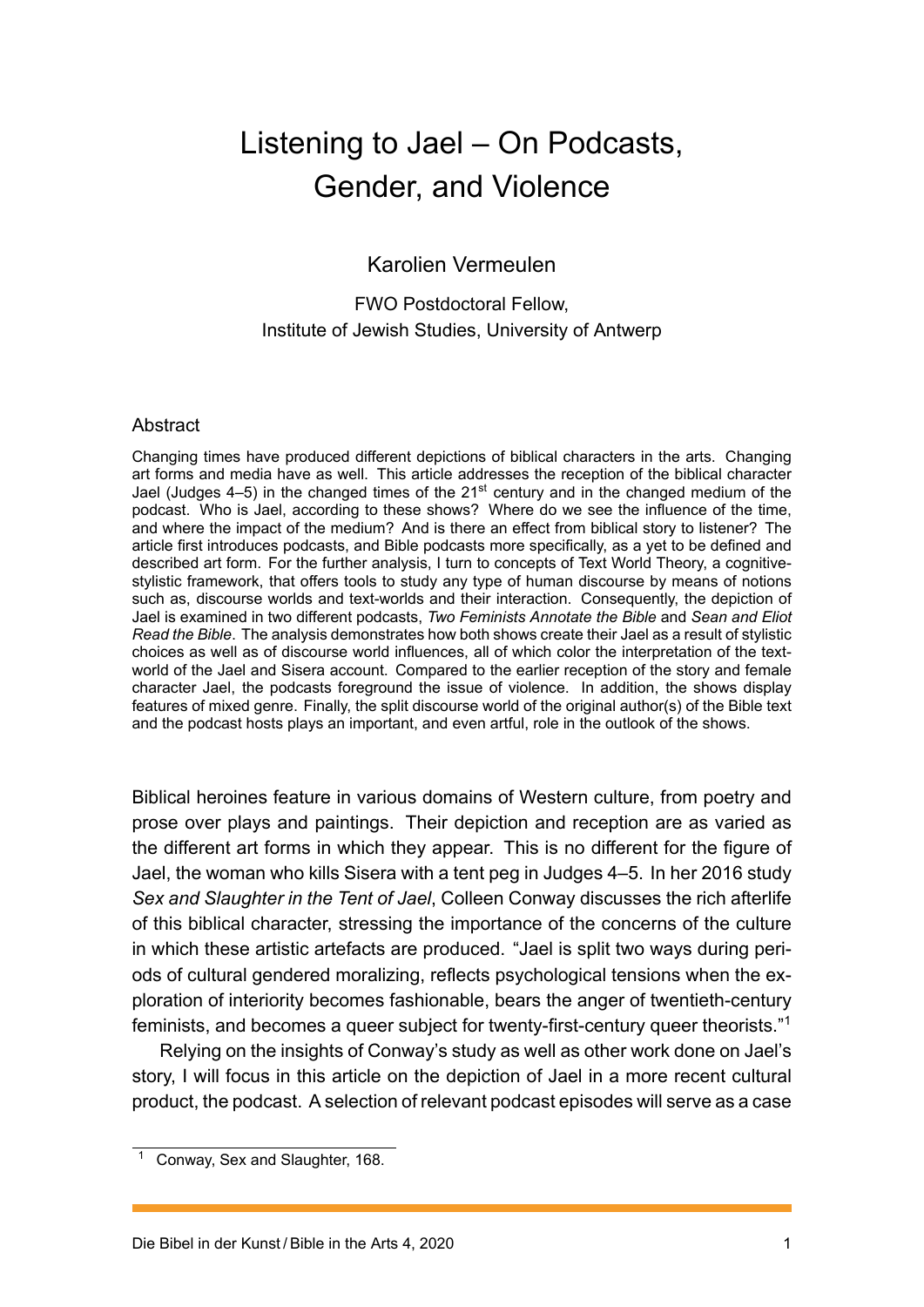study to formulate preliminary answers on the influence of modern-day contexts on the understanding of a biblical woman and vice versa, on the ways in which Jael assists in making sense of the current world.

## **1. The Listening Mode**

Podcasts are a fairly recent phenomenon, first appearing in 2004, shortly after Apple had launched its first portable music device, the iPod. Following its very name 'podcast,' a podcast is a broadcasting people can download on a (mobile) device of their choice, to consequently listen to it at any time and in any place. It goes without saying that this timeless and spaceless medium created a major shift in the landscape of radio and television, where shows had a particular time and place to air, left aside the limited number of broadcasts that could be recorded and viewed or listened to at a later point in time. $^2$  Initially podcasts were produced by amateurs, but soon enough the mainstream media picked up on them as well (think BBC, NBC, or major newspapers).<sup>3</sup>

Given the relatively young age of the phen[om](#page-2-0)enon, the research on podcasts is yet to begin. Few studies exist on the origin of podcasts, their users and motivations. Most research is oriented to[w](#page-2-1)ard educational benefits of podcasts.<sup>4</sup> A second group of studies consists of market research interested in developing more profitable shows.<sup>5</sup> As far as genre or language use goes, there is virtually no work done.<sup>6</sup> One is not even at terms with "what sort of cultural artefact a 'po[d](#page-2-2)cast' actually is."7 In what follows I will address a few features of podcasts that are characteristic as f[ar](#page-2-3) as their stylistic appearance goes, that is, the linguistic form they typi[ca](#page-2-4)lly take.

What does t[yp](#page-2-5)ify podcasts? First and foremost, they are an aural medium. People listen to them. This affects the pace of narration and processing of content. It means that, in addition to conventional linguistic features one also finds in written texts (think of metaphors, flashbacks, wordplay, word order, and deixis), podcasts can also explore intonation, pace and pauses. They can add noises, laughter and, if more than one speaker is present, have concurrent talking. They can do voices

<sup>2</sup> Menduni, Four Steps, 1 15; Bottomley, Podcasting, 164–166.

<span id="page-2-0"></span><sup>&</sup>lt;sup>3</sup> McClung and Johnson, Examining, 83. I mention English media here, because the evolution started there and up until today, Anglo-American productions still form the main players worldwide in the podcast field. Using the lingua franca of the worldwide web, these podcasts have a global market, contrary to those in languages such as Dutch or Italian. In addition, companies which played a role in the birth of podcasts, such as Apple, are American.

<span id="page-2-1"></span><sup>4</sup> E.g., Harris / Park, Educational Usages; Fernández et al., Past, Present, and Future; Drew, Educational Podcasts.

<sup>5</sup> E.g., Pérez, Podcasting in Spain; Rojas-Torrijos et al., Emergence.

<span id="page-2-2"></span> $6\degree$  One of the very few exceptions is a paper given by Martine Van Driel in 2019 on genre expectations and gender evaluations in listener reviews of a true crime/comedy podcast (Stay Sexy).

<span id="page-2-5"></span><span id="page-2-4"></span><span id="page-2-3"></span><sup>&</sup>lt;sup>7</sup> McHugh, How Podcasting Is Changing, 66.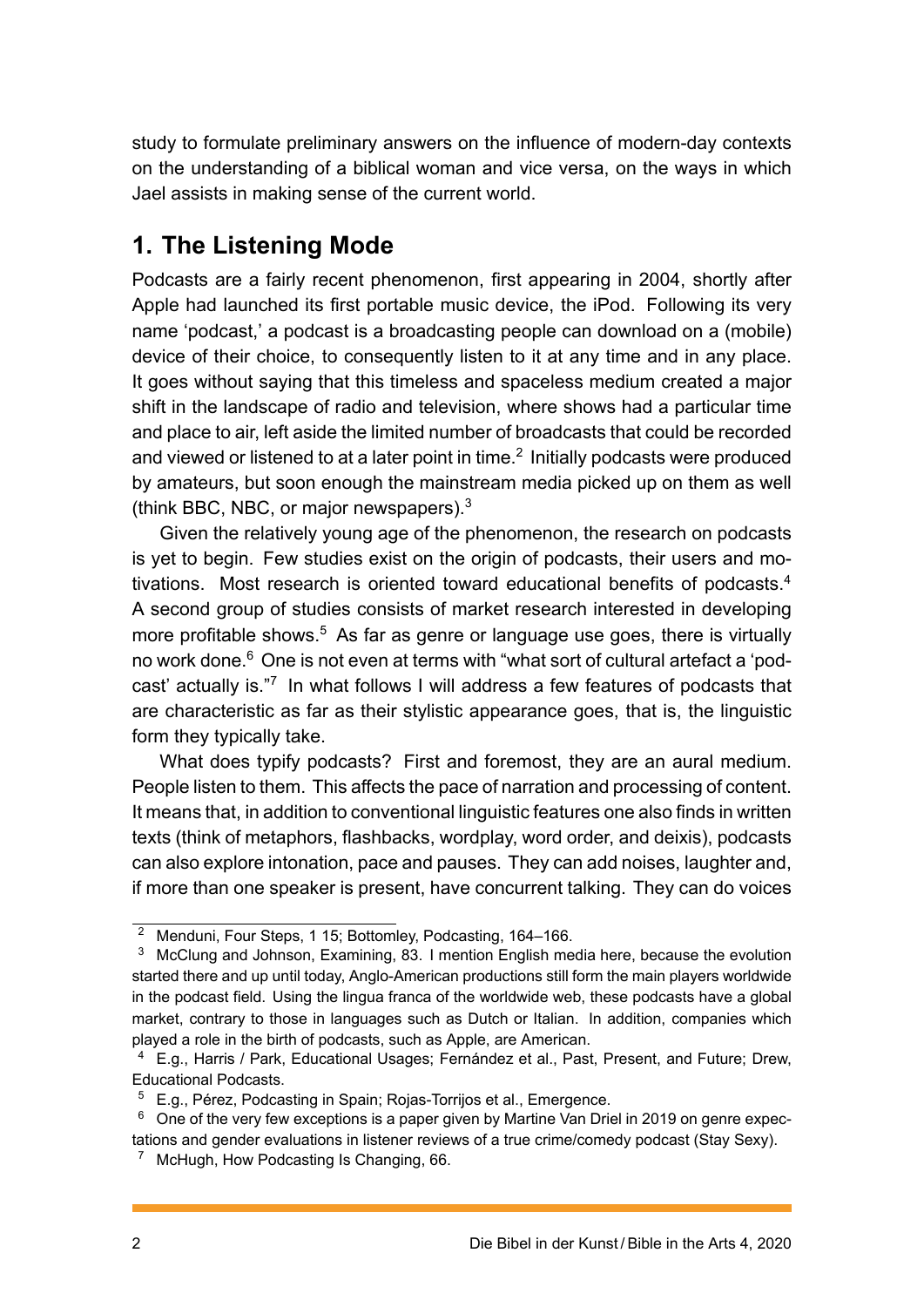and add background music. $8$  Second, podcasts are episodic; they come in series, short or longer, as such being part of a larger narrative the producers want to tell.<sup>9</sup> In fiction podcasts, these episodes may equal chapters in a book, whereas in a science podcast, the ep[is](#page-3-0)odes are connected through a theme. Third, as far as narrative audio storytelling goes, podcasts create a certain level of intimacy "th[at](#page-3-1) comes with knowing your listeners have deliberately chosen your show."<sup>10</sup> In addition, intimacy plays an even more important role in the listeners' experience: "Podcast listeners seem to want a relationship with a presenter/host/storyteller rather than immerse themselves in a sea of story/sound/visceral expe[ri](#page-3-2)ence."<sup>11</sup> The whole experience is further enhanced by the fact that most podcast users listen to episodes by themselves, more often than not with headphones on. This adds to the creation of a personal bubble which listener and speaker share. Fourt[h, p](#page-3-3)odcasts seem to be produced for particular genres. Or rather, the popularity of podcasts of a certain genre largely affects the kind of podcasts that are produced and consumed afterwards. This force explains the rise of true crime podcasts after the success of *Serial* in 2014, for example.<sup>12</sup> Another element that plays into the genre preferences is the marketability of the shows, especially in the US which takes a leading position in podcast production. Their pole position is partially the result of a lack of public funding for sho[ws,](#page-3-4) compared to the UK and European scene where traditional broadcast companies are paid to produce high quality shows, including more and more podcasts.<sup>13</sup> In addition to true crime, the field of education is a big producer and a consumer of podcasts designed for the classroom as well as for home study. Other popular genres include science podcasts and comedy.

As far as Bible podcasts go, if such a term can be coined, most of them are found under the label 'religion and spirituality.' This categorization is, obviously, prompted by the corpus on which they rely, the Bible, often Old and New Testa-

<sup>8</sup> Jillian DeMair has shown that precisely these auditory elements gave the podcast *Serial* its perceived authenticity (Sounds Authentic, 24–38).

<span id="page-3-0"></span><sup>&</sup>lt;sup>9</sup> Literary scholars have interpreted this seriality in light of serialized narratives and their storytelling strategies. They have found that one of the main effects of serial storytelling is "the considerable power of a desiring, anxious, and invested audience in stories that continually defer closure" (Haugtvedt, Ethics, 9). Whereas previous research focuses on narrative podcasts, I argue that seriality is key to podcasts in general. What is more, the effect (of hooking up people to your show) can be found in all of them as well.

<span id="page-3-1"></span><sup>&</sup>lt;sup>10</sup> McHugh, How Podcasting Is Changing, 72 (quoting Biewen).

<sup>&</sup>lt;sup>11</sup> McHugh, How Podcasting Is Changing, 72 (quoting Hall).

<span id="page-3-3"></span><span id="page-3-2"></span><sup>&</sup>lt;sup>12</sup> Boling / Hull, Undisclosed Information, 92–93; Hancock / McMurtry, I Know, 81–105. Hancock and McMurtry argue that *Serial* has created a genre of its own. "The post-*Serial*, we posit, is not just a genre of spin off copycat fictions, but rather an exploratory, and highly fruitful, creative cycle which develops a new form of audio fiction based consciously within the podcast media form"  $(100)$ .

<span id="page-3-4"></span><sup>&</sup>lt;sup>13</sup> McHugh, How Podcasting Is Changing, 76.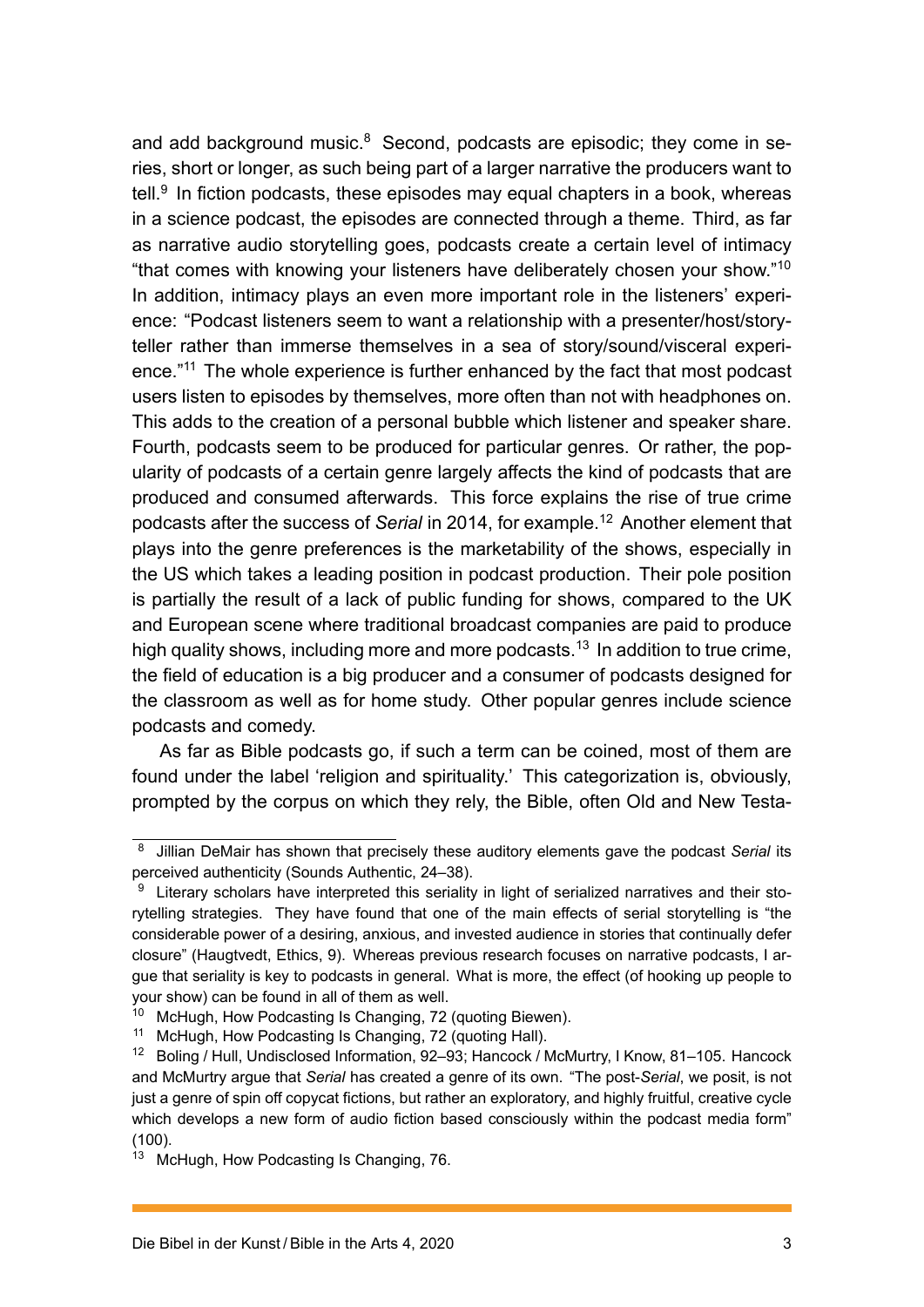ment together, but also by the fact that many of them take an explicit confessional stance, with an overrepresentation of Christian productions. In general, one can distinguish between Bible podcasts that present the listener Bible texts in daily, weekly or monthly episodes; podcasts that are recorded sermons (thus confessional); and podcasts that read the text and comment on it along the lines. As far as more artistic examples go, these appear in the last category, with some of them providing new translations with a particular flavor, such as the humorous *OMGWTF\*Bible* (a Jewish ironic rereading of the Hebrew Bible) or those in which the comments become more of a retelling, such as the feminist podcast *TwoFAB* (a Christian show with many intertextual links, discussed below). This last category will form the focus of attention of this article. Lingering on the border between digital commentary, radio show and artwork, these Bible podcasts offer a unique perspective on the current-day afterlife of biblical stories and their heroines.

## **2. Building Text Worlds while Listening**

Before having a closer look at some of these podcasts and their casting of Jael (pun intended), I would like to introduce two terms from Text World Theory, that will facilitate the further analysis of the shows and their reciprocal relationship with the biblical text. Text World Theory, originally developed in the late 1990s by Paul Werth and expanded by Joanna Gavins in the last two decades, is a theory used to model how people process human discourse.<sup>14</sup> As both Werth and Gavins argue its applications are not limited to novels, but include, among others,

advertisements, poetry, and multimodal texts.<sup>15</sup> Text World Theory distinguishes between a *discourse world*, in which person A produces discourse t[hat](#page-4-0) person B interacts with (by reading, listening, viewing or a combination), and a *textworld*, in which the characters in the text (or audio telling, or video) experience things.<sup>16</sup>

<span id="page-4-2"></span>

Fig. 1: Discourse world and text-world

<sup>14</sup> Werth, Text World[s; G](#page-4-1)avins, Text World Theory.

<sup>&</sup>lt;sup>15</sup> Gavins, Text World Theory, 7, 175. For examples, see Gavins, Text World Theory (for ads), Lahey, (Re)thinking and Stockwell, Cognitive Poetics (for poetry), and Gibbons, Multimodality (for multimodal texts).

<span id="page-4-1"></span><span id="page-4-0"></span> $16$  Fig. 1 shows how TWT distinguishes between the world of text in which the characters exist and the world of discourse in which both the producer and the reader live, though not necessarily at the same time or place. Both the producer and the reader form a text-world based on information of the t[ex](#page-4-2)t and influenced by their respective worlds of discourse.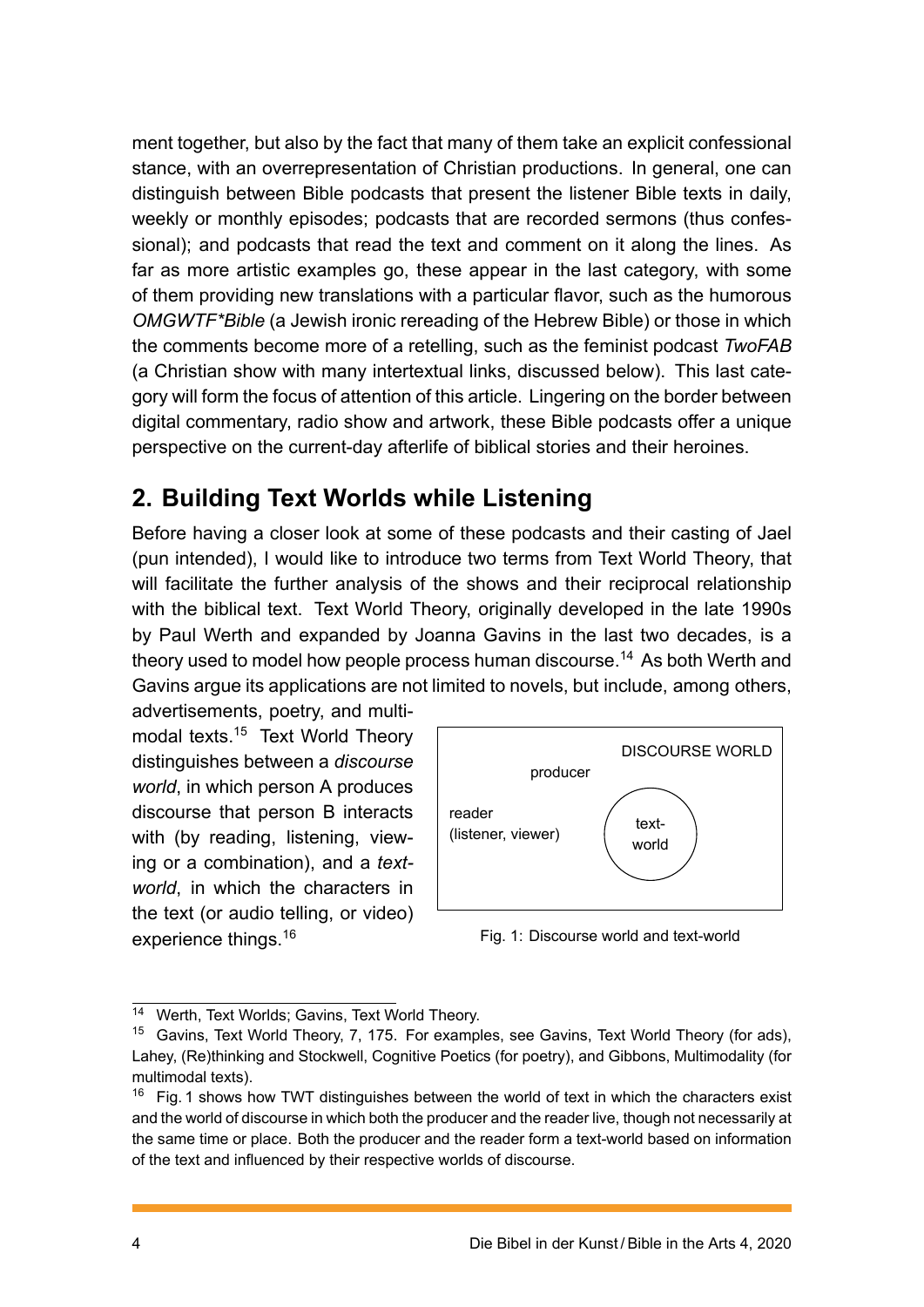What is more, researchers speak of a split discourse world to account for the difference between the discourse world of a text at the time of its production and immediate use and any later discourse worlds in which the same text is read. The theory furthermore assumes a mutual influence between the discourse world and the text-world(s), meaning that readers bring their own background (knowledge, experiences, feelings and dreams) to the text when engaging with a text but also that the way in which a text is written (its word choice, use of grammar, deixis, etc.) affects a reader's understanding of that text. Precisely this two-way process is of interest in this article, and in reception history at large.

Applying this to the current study, the discourse world of Bible podcasts consists of a very recent time, in which a podcast host or hosts engage with listeners anywhere around the globe and from various cultural, educational and social backgrounds. The focus in this piece will be on the discourse world of the podcast producers because I am interested in how their shows reflect their reception of Jael. The text-world is the one of the biblical text with characters acting and feeling in a remote past at locations named as well as unnamed. Whereas the substantial gap in space and especially in time between the discourse world of the podcast listener and the original discourse world of the Bible text has often been considered a problem for interpreting biblical texts, the podcasts under study will show that the makers have little difficulty in juggling the split discourse world and that they, maybe especially with stories as outspoken and thought-provoking as the Jael and Sisera account, are perfectly able to construe a meaning for the biblical text as well as for the world in which they read the text.

### **3. Podcasting Jael**

In what follows I will discuss two podcasts with a very different approach: *Two Feminists Annotate the Bible*, in short *TwoFAB*, and *Sean and Eliot Read the Bible*. Both can be identified as so-called chumcasts, "in which two or more hosts riff of each other, chatting in a casual or rambunctious manner around a theme, making the listener feel included in a private no-holds-barred conversation."<sup>17</sup> For each podcast, I will analyze the episode on the story of Jael and Sisera as it appears in Judges 4 and 5 in the Hebrew Bible.

### **3.1. TwoFAB**

*TwoFAB* is a podcast run by two Christian feminists: Luci, a high school religion teacher with an MA in Theology, and Jordan, an Anglican priest with an MA in Divinity.<sup>18</sup> The podcast is produced in North America, airing a new episode about

<sup>&</sup>lt;sup>17</sup> McH[ugh](#page-5-0), How Podcasting is Changing, 12.

<span id="page-5-0"></span><sup>18</sup> https://twofeministsblog.com/2fab-bible-about-the-feminists, seen 4.6.2020.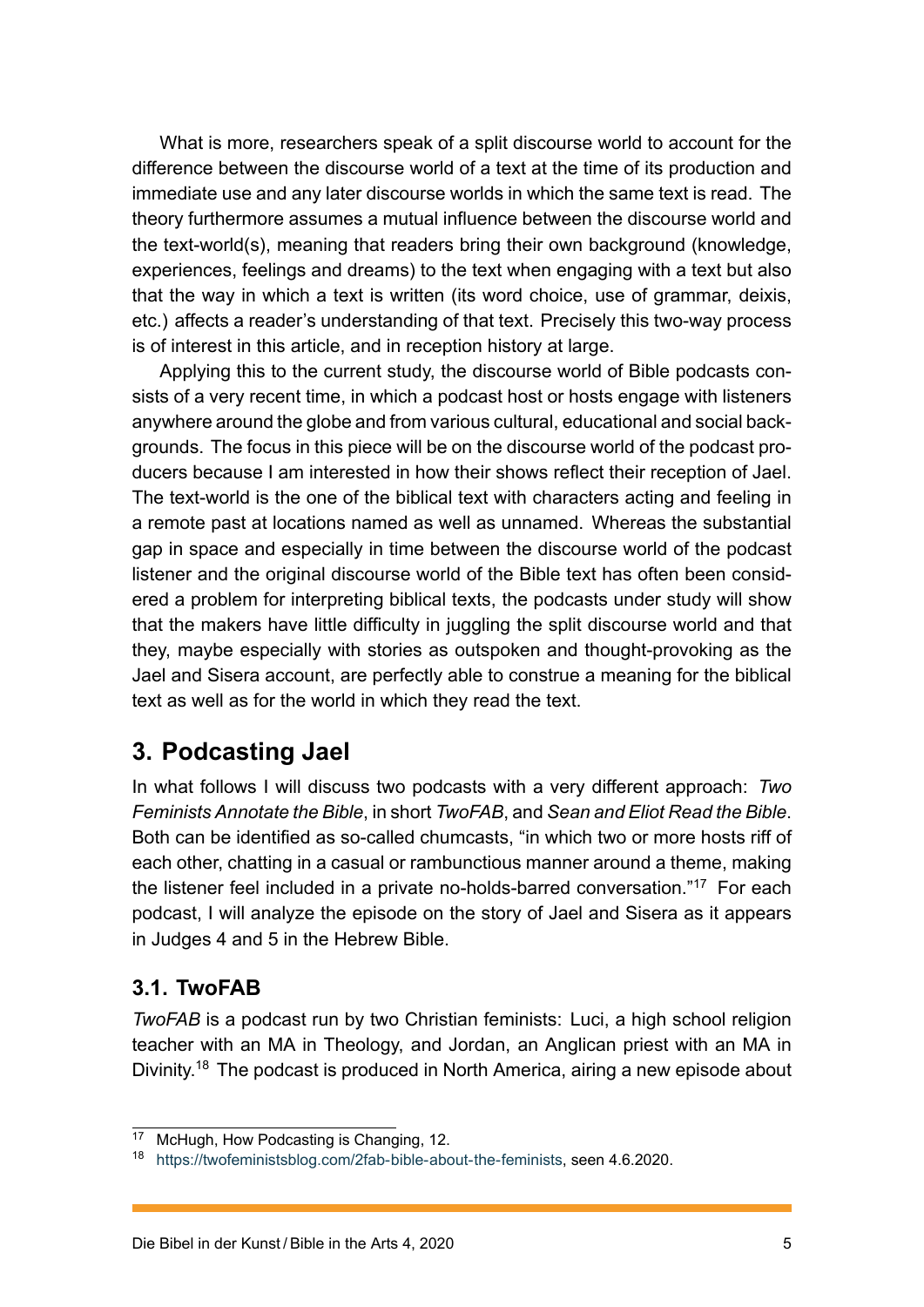every week adding up to 193 episodes from its start on August 1, 2016 until its latest episode on June 30, 2019.<sup>19</sup> The podcast is tagged under 'christianity' on both Podbean and Apple podcasts. On their personal website, the hosts introduce their show as "a look at some of the ways our culture has perverted Scripture to its own ends," among others.<sup>20</sup> [O](#page-6-0)n February 19, 2017 episode 32 focused on Judges 4–5. Right from the beginning of the episode, Luci and Jordan side with the heroines of Judges 4 and 5. This is what Jordan says about her favorite story:

I love the … agency of women in this story and that women are protagonists, they're driving the story forward and … even though it is still really really violent, even though euh I am not sure I would use these characters as like my moral exemplars, I just, I think they are amazing in the story. (starting time 01:00)

In this quote, Jael, and for that matter also Deborah, are identified by Jordan as main characters as well as narratological catalysts of the story in Judges 4 and 5. Moreover, the term 'love' suggests a positive evaluation of the women in the story.<sup>21</sup> At the same time though, Jordan counters her 'love' for Jael and Deborah with a concern that reflects influence of the discourse world: "What about the violence?" Note that when she talks about the female characters in a positive way, she [pl](#page-6-1)aces them in the story, thus in the text-world ("agency *in this story*"; "*protagonists*", "driving *the story* forward", "amazing *in the story*"). On the contrary, when she mentions violence, she first speaks of the story in general ("it") and consequently of "characters as moral exemplars." Both phrases evaluate the textworld from a discourse-world perspective, that is, the story is "really really violent" according to Jordan's standards and that of the culture she lives in. Similarly, the reference to "moral exemplars" implies exemplars for current-day real-life, not that of the text-world, as in, examples for other characters in the story.<sup>22</sup>

 $19$  As of September 2019, they switched from the Bible to other Bible related writings, such as the Apocrypha. This series called *Two Feminists Annotate the Beautified* is stil[l o](#page-6-2)ngoing.

<sup>20</sup> https://2feministsannotatethebible.libsyn.com, seen 4.6.2020.

<span id="page-6-1"></span><span id="page-6-0"></span><sup>&</sup>lt;sup>21</sup> The podcasts dialogic form with two I's voicing their opinion, works well in that respect. Research on empathy in reading fiction states that first-person narratives resemble everyday conversations. Readers identify more easily with one of the participants and their viewpoints, at least if t[hey are represented as reliable \(Kotovych et a](https://2feministsannotatethebible.libsyn.com)l., Textual Determinants; van Lissa et al., Difficult Empathy). In addition, a reader's own ideas matter, as Stockwell has pointed out. What is more, professional readers, among which academics, tend to create a greater distance between themselves and characters, regardless of the narrative perspective (Stockwell, Texture, 143–154).

<span id="page-6-2"></span> $22$  Jordan is not mentioning the original discourse world at this point. Whether Jael would have been a model in that context is nevertheless an interesting discussion. What is more, a lot of the interpretation history of the text shows that scholars tried to come to terms with Jael's role. Is she a heroine because she killed the enemy and helped God's people? Or is she a villain because she murdered someone and has acted out of her expected social and gender role? Fewell and Gunn argue that she was "a woman caught in the middle." "Violence delivers her, gains her security and will earn her praise in patriarchal Israel" (Controlling Perspectives, 396). Reis' interpretation of Jael is also positive, but she does call her an "immoral non-Israelite woman" at some point.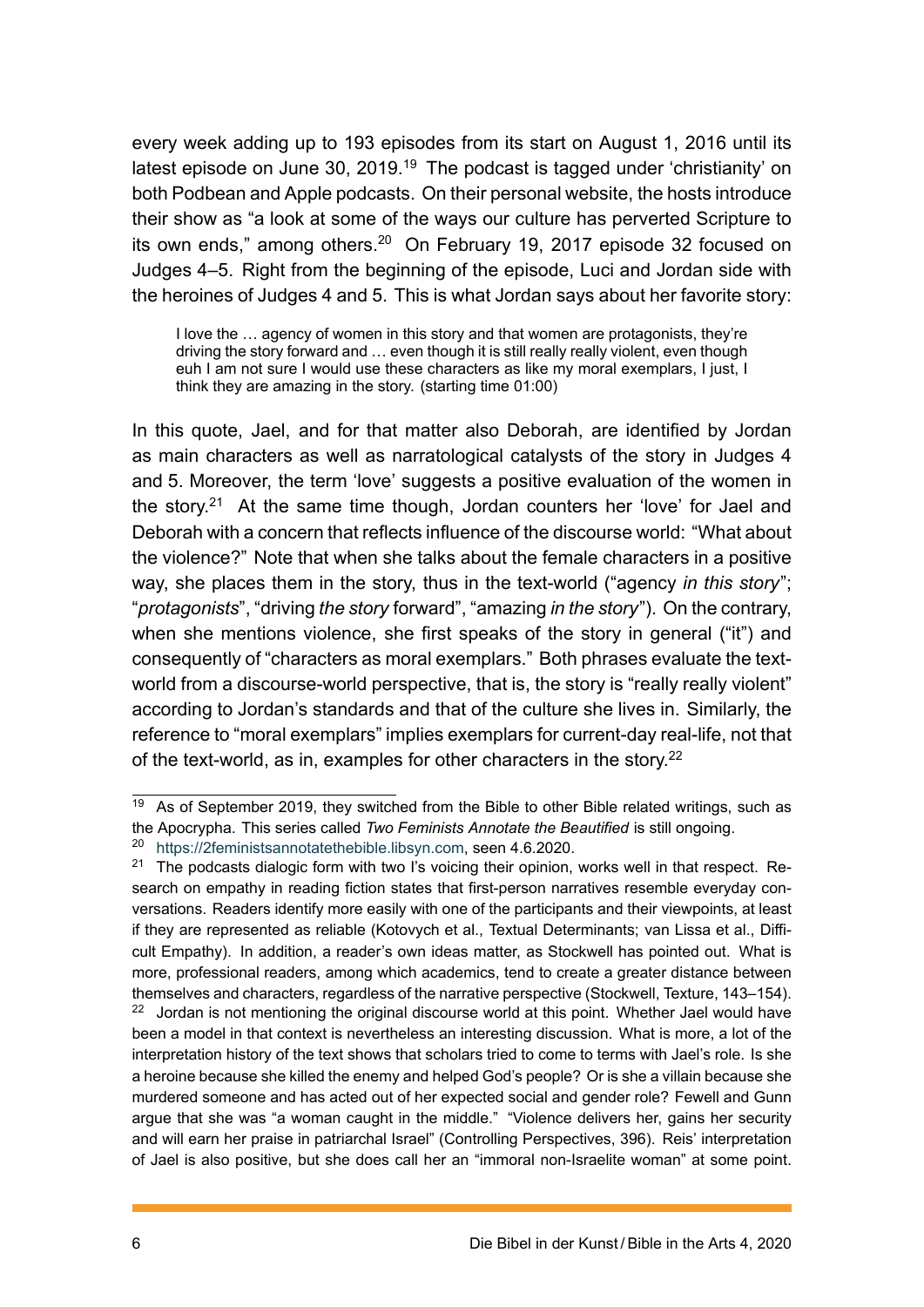The opening lines of the show mirror what will be argued near the end of the episode, an argument that combines cheering for Jael on the one hand, and for all strong women for that matter, and rejecting the violence, interpreted as reversed rape, that is used to create the image of a strong woman, on the other hand.<sup>23</sup>

(Jordan) So I think – my off-the-cuff reaction is that I don't wanna champion this idea of the tables being turned because I don't wanna champion pseudo-rape in any scenario. Right? (Luci) Sure. (Jordan) Of course. (Luci) And we need to be clear that men can be and are raped by women. (Jordan) Absolutely. (Luci) And that is a horrific crime. (Jordan) Right, absolutely. (Luci) And that is not something we want to encourage. (Jordan) Right. And so in some ways recasting it as the sexual violence being turned from the way it typically plays out in the Hebrew Bible, doesn't … in some ways it complicates the story for me  $-$  (Luci) sure.  $-$  (Jordan) Instead of... it's … I mean it's interesting but in some ways it complicates the story for me because I want Jael to simply be euhm this woman who is breaking the mold of the other women that we are seeing demonstrated. (Luci) I mean you want her to be a hero. (Jordan) Right. (Luci) Whereas if – (Jordan) I don't want her to be complicated by the narrative of rape. – (Luci) Exactly. […] Americans we love to root for the underdog. (Jordan) Of course. (Luci) And so, thinking of her as this underdog, and completely underestimated by Sisera, by everybody, and then she ends up being the hero. I love that idea. (starting time 28:55)

Like in the beginning, Jordan and Luci are taking the events of the story, in this case the (pseudo-)rape of Sisera, into the broader discourse world. They reject rape in any scenario, thus in the text-world as well as in the discourse world. Halfway through the passage it becomes clear what the creators of the podcast want: "an uncomplicated story", one that presents strong women, full stop.

In my view, this romanticizing of the Jael story is a decontextualized reading of the story, or rather a recontextualized reading.<sup>24</sup> In the Western world in which violence in general, and sexual violence in particular, is put high on the agenda,

<span id="page-7-0"></span><sup>24</sup> Several artists and scholars have addressed the violence in the story. However, few go as far as the suggestion made here to eliminate the cruelty. On the contrary, feminist reception in the arts draws out Jael's violent acts as heroic as well as necessary (Conway, Sex and Slaughter, 120–45). Likewise, scholarship with a similar angle considers violence the way out for a trapped character (Fewell / Gunn, Controlling Perspectives). In addition, violence is part of the war narrative in which it appears and its accompanying rhetoric. After all, the book of Judges is not the most peaceful book of the Bible (Eder, Gewalt, 9; Niditch, Judges, 4–6).

This depiction in the story leads, according to her, to a hu[mor](#page-7-0)ous effect (Uncovering, 36). Graybill considers Jael a heroine, with similarities with the Final Girl in slasher films and rape-revenge movies. According to her, "Jael's femininity is not an accident," but "an intentional choice that engages and engenders ideological identification by male readers" (Day of the Woman, 198).

 $23$  The idea that the story presents a reversed rape, that is, Jael violating Sisera, rather than the other way around, is one that is defended by many scholars (e.g., Bal, Murder, 213, Niditch, Eroticism, 43–47; Fewell / Gunn, Controlling Perspectives, 394, Duran, Having Men, 119; Reis Uncovering; Niditch, Judges, 81). In addition, the story draws on reversal of gender roles and expectations in general, but also of outcasts and Israelites (Van Wolde, Ya'el, 245), powerful and powerless and even urban and rural (Niditch, Judges, 82). More recently, Graybill has argued that gender otherness serves to obscure ethnic otherness (Day of the Woman, 203), pointing out a relationship between the different reversals in the story.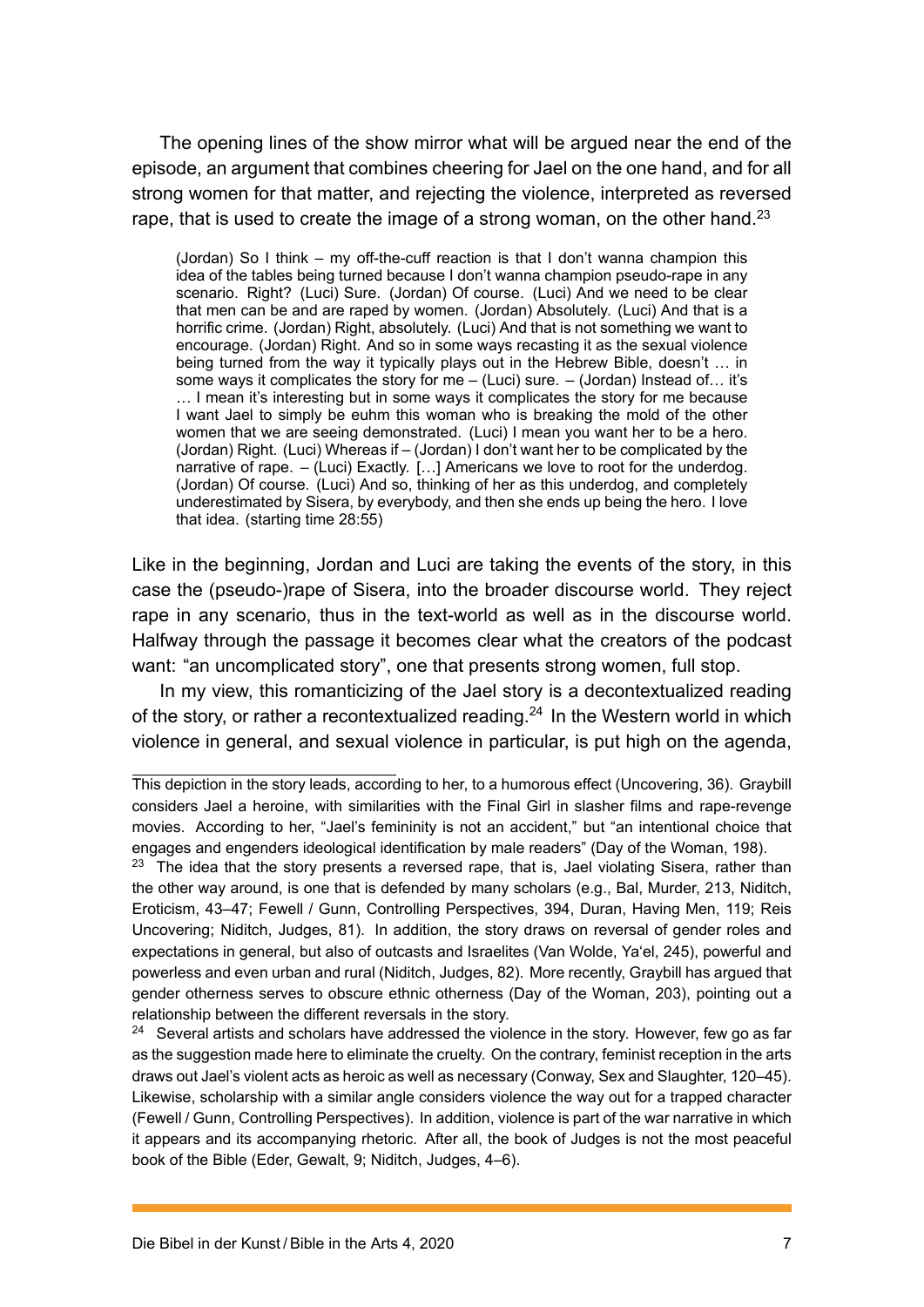at least formally, a story with a heroine committing a pseudo-rape is considered highly problematic, even for self-declared feminists such as Luci and Jordan. At the end of the passage, the discourse world of the makers, which is modern-day North America, clearly starts to play an important role in the understanding of Jael. She is labelled "the underdog," but preferably without any violent characteristics.<sup>25</sup> She needs to be a clean or simple hero, almost a fairy tale figure from the good side. Note that at that point the language is no longer gendered, nor is the overall discourse. Luci and Jordan are talking about "heroes" and "underdogs," not abo[ut](#page-8-0) female heroes or strong women. Their point about violence has clearly taken over their focus on the female.

This is all the more striking because at other times the hosts do play out that feminist position. Jael is deemed "wicked strong" to commit the murder with the tent peg (starting time 20:55). Her husband is made fun of, presenting him as a hunter-gatherer type of human with his main concern being his tools and his food.<sup>26</sup> His reaction to the murder is described as him saying, "Oh my favorite peg." Never mind the dead man on the floor (starting time 22:12). At other times, he is cast as the perfect, understanding modern husband: "I really like the idea of this [wo](#page-8-1)man who is a wife, who is a mother and who is also a leader of this community, and kicking some ass … being married and her husband being cool with her taking the lead" (starting time 6:35). First, whereas Jael is interpreted as a modern working mom and Heber her equal partner (from a modern discourse-world perspective), the quote also shows that the creators read this as exceptional in the ancient context, thus both in the text-world and original discourse world. Husbands typically were "not cool" with women of Jael's kind, who reverse traditional gender roles.<sup>27</sup> A last example showing their feminist stance is their description of chapter 4 as "mansplaining" chapter 5 (starting time 4:06). Not only is the term itself very 21st century discourse world, but it also reveals an attitude toward the observation [of](#page-8-2) scholars (scholarship they rely on frequently) that chapter 4 offers a male perspective on the story and chapter 5 a female one.<sup>28</sup> The podcast

 $25$  Biblical scholars have used similar terminology. "In addition, that a woman could tip the scales against the enemy plays into the underdog theme common in Israel's traditio[n a](#page-8-3)nd can be compared to a theme found in the Ugaritic epic of Aqhat, in which a woman takes on the male role and slays a villain" (Matthews, Judges, 65). Note that Luci and Jordan bring up the notion of underdogs from their own discourse world whereas Matthews sees this theme present in the ancient discourse world of the biblical text itself.

<span id="page-8-0"></span> $26$  This interpretation can be considered a variant of the one found in scholarship that wonders about Heber's role. Chisholm calls him "Heber the No-Show", a character who "is introduced, but never appears" (What's Wrong, 175). See also Murray, Narrative Structure, 179–180.

<span id="page-8-1"></span><sup>&</sup>lt;sup>27</sup> Among others, Watts, Psalm and Story, 88; Fewell / Gunn, Controlling Perspectives, 391; Duran, Having Men, 123. Scholars focus especially on the subversion of the role of mother and nurturer, evoked in the story (Bal, Murder, 121; Duran, Having Men, 117–118).

<span id="page-8-3"></span><span id="page-8-2"></span><sup>28</sup> E.g., McCann, Judges, 49.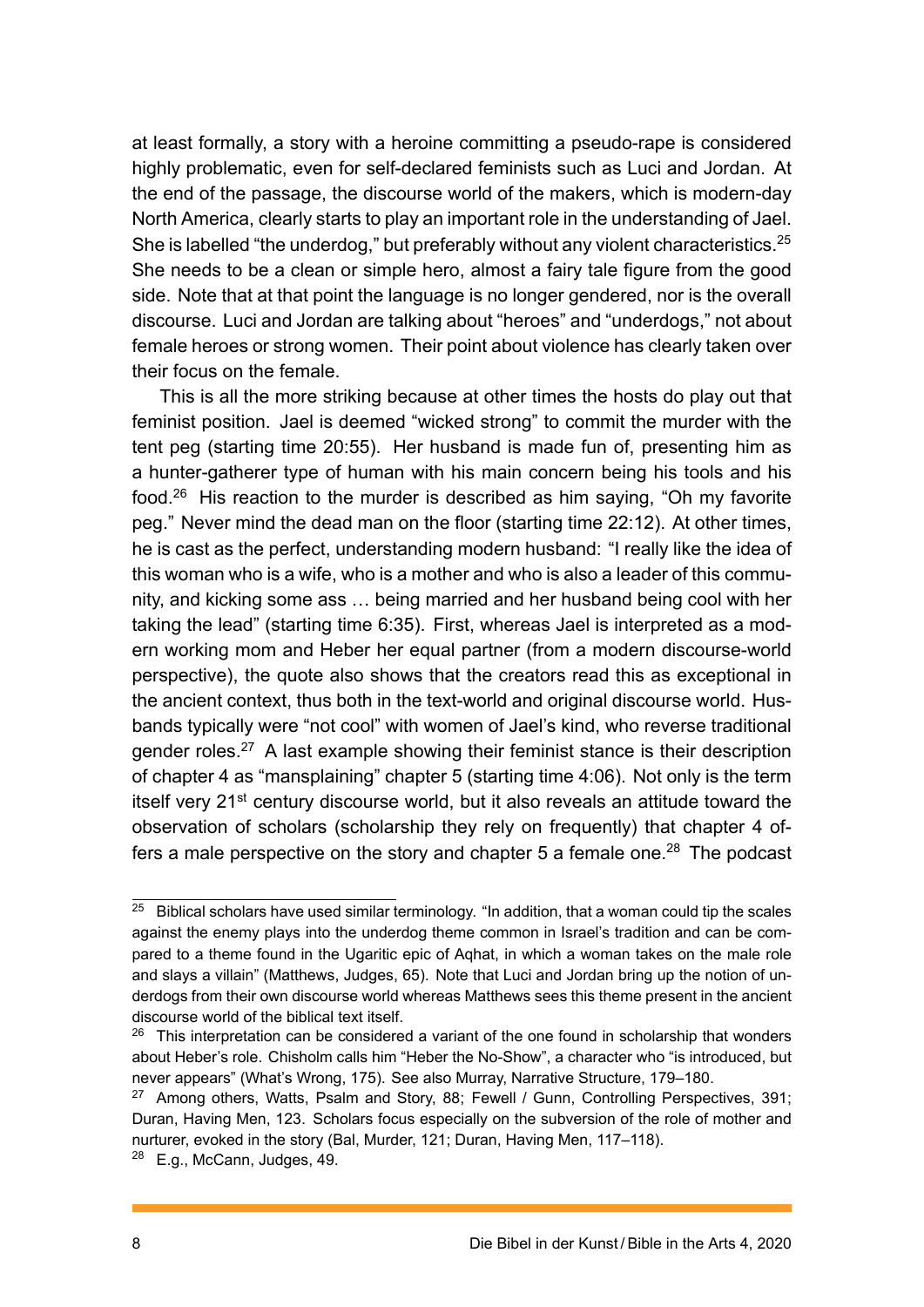hosts adopt this general idea but consequently reinterpret it in light of their feminist stance.

All in all, *TwoFAB* presents a strong and positive Jael to its listeners. She is a woman with agency. The only drawback Jordan and Luci see is Jael's violent behavior. This is not so much a problem for the text-world, in which they seem to agree that it may be fitting, but it does form a major issue for their final evaluation of the character. As much as they want her to be a heroine, she cannot truly be in their book. This is where the values of the modern discourse world overrule those of the biblical text and listeners get stuck on the divide between them. Perhaps surprisingly, this does not have as much to do with different views on gender roles, but with a changed perspective on violence. As far as the influence of Jael on the world goes, the podcast takes a clear stance. Jordan and Luci root for strong females such as Jael, although they discourage their listeners to follow the text's violence, particularly, the sexually colored violence. The story of Jael is an excellent example to make their case. Jael is forthcoming, independent and daring. If it were not of how they make their case for her violent behavior, she could have been a role model for women in the discourse world of the podcast. And perhaps she is, because as any other discourse, Luci and Jordan's analysis of the text is up for discussion and interacts with what listeners bring to the show and to the biblical text themselves.<sup>29</sup>

#### **3.2. Sean and Eliot Read the Bible**

*Sean and Eliot Read the Bible* is [ano](#page-9-0)ther podcast that offers the listeners a specific view on the Jael and Sisera story. This British show is made by comedians Sean McLoughlin and Eliot J. Fallows. The podcast is framed as Sean and Eliot, "delv[ing] into the good book so you don't have to." $30$  It appears under the label 'comedy' on Podbay. The first episode aired on July 24, 2018 and the latest on May 31, 2020 (36 episodes in total). With one or a few episodes each month, the podcast covers the Hebrew Bible (at least up u[ntil](#page-9-1) now) by chapter, in a loose canonical order (first Torah, then Writings, Prophets and some poetry). Books such as Genesis are covered in three episodes, whereas Ruth and Samuel make up one episode together. The book of Judges was broadcast on December 23, 2018 and is called a Christmas special in between parenthesis.

Sean and Eliot cover the whole of Judges in 1 hour and 22 minutes. It goes without saying that their treatment of Jael is far shorter than that in the previous

 $29$  Note that the above analyses the discourse world of the makers, as indicated before, who present an interpretation of the Jael and Sisera story. A similar analysis could be made of listener reviews of the podcast episode in which listeners with other discourse worlds interact with the text-world created by the podcast hosts and their presentation of the embedded text-world of the biblical story of Jael and Sisera.

<span id="page-9-1"></span><span id="page-9-0"></span><sup>30</sup> https://play.acast.com/s/seanandeliotreadthebible, seen 4.6.2020.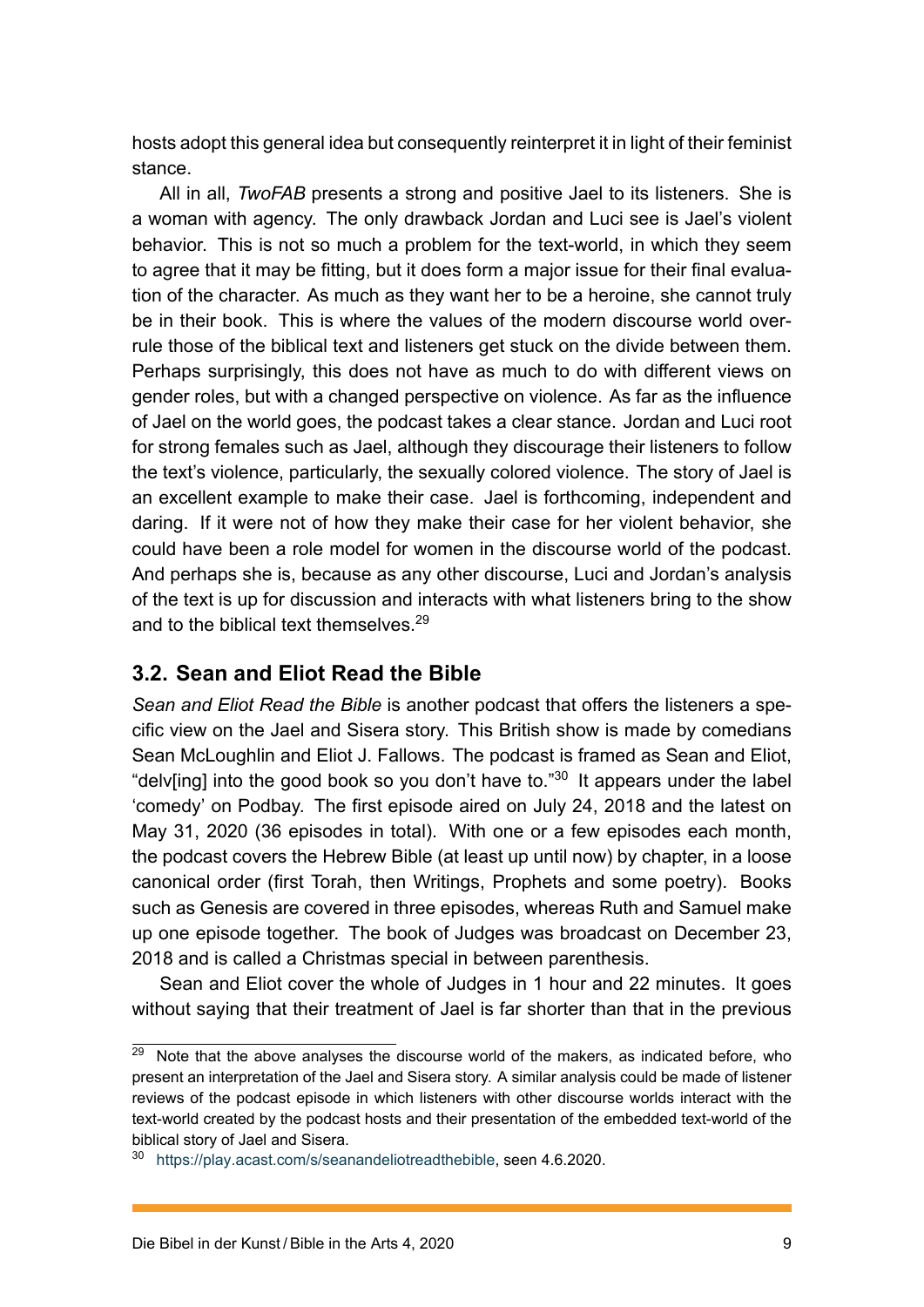podcast. In around 5 minutes, in which they also discuss Christmas dinner and play organ music, they introduce their listeners to the world of Judges 4 and 5. This goes as follows:

(Sean) Here comes Deborah. (Eliot) Deborah, who is the third major judge and the first – should we just say this? – first female protagonist who is a hero and not an idiot in the Bible? (Sean) Mmmmaybe. (starting time 36:03)

There will not be too many other pieces in the reception history of the Bible that have framed Deborah as 'not an idiot.' Even more telling than this is the fact that Eliot turns to Sean for approval before saying what is supposedly some kind of a joke, or at least something the audience will pause on. The interjection is the a priori evaluation by the modern discourse world's values of what is said afterwards about the biblical text-world. For sure, Deborah is a female hero and not an idiot. However, putting it that way could be problematic in a modern world that does not appreciate this type of comments, especially not when coming from two males. Sean answers ambiguously, saying "maybe," suggesting that he and Eliot probably should not make such a statement but could, nevertheless. Through his lengthening of the word 'maybe,' stuck on the opening consonant, it sounds as if he is seriously thinking it over, which gives it an overall humorous flavor.<sup>31</sup> Obviously, this is not something to think over, and they did not do it either. Much of the show is most likely scripted so that the hosts did think about making it sound as if they considered the question at the very moment. These little comment[s,](#page-10-0) shared among the hosts, as if the audience is not there, create humorous talk. Their meta-reflection on whether it is appropriate to say something like that at all drags the character of Deborah into a modern-day discussion about gender stereotypes (can women be heroes? on the one hand, and can we joke about them being heroes if they are? on the other).<sup>32</sup> Even though this example is about Deborah, rather than featuring Jael, I have included it because it sets the tone for Jael's presentation and interpretation.

As the hosts are about to introduce Jael, th[ey](#page-10-1) change their earlier statement about Deborah being a hero into "She is the only judge who is kind of mentioned

<span id="page-10-1"></span><span id="page-10-0"></span><sup>&</sup>lt;sup>31</sup> Scholars have used various theories to address humor in texts (e.g., the incongruity-resolution theory of Suls, Two-Stage Model, or the General Theory of Verbal Humor of Attardo, Linguistic Theories). More recently, they have turned to cognitive linguistics and conceptual blending to explain what causes the effect (Fauconnier and Turner, Conceptual Projection; Dynel, Blending). According to this approach, humor is the result of combining two different, and in the case of irony opposite, input spaces in a text. Thus, when Seans says 'maybe', he plays with the opposition between the yes and the no answer that are both embedded in the word 'maybe' and its intonation. <sup>32</sup> Biblical scholarship has paid considerable attention to explaining Deborah's exceptional status in the patriarchal society of the Bible. Here as well, one can see a struggle to position a female leader. "Who was this person called Deborah?" (Block, Deborah, 252). According to some, she is only an agent of the real hero, God (Block, Deborah, 252), others attribute more of a role to her, calling her "the avatar of Moses" (Herzberg, Deborah, 17).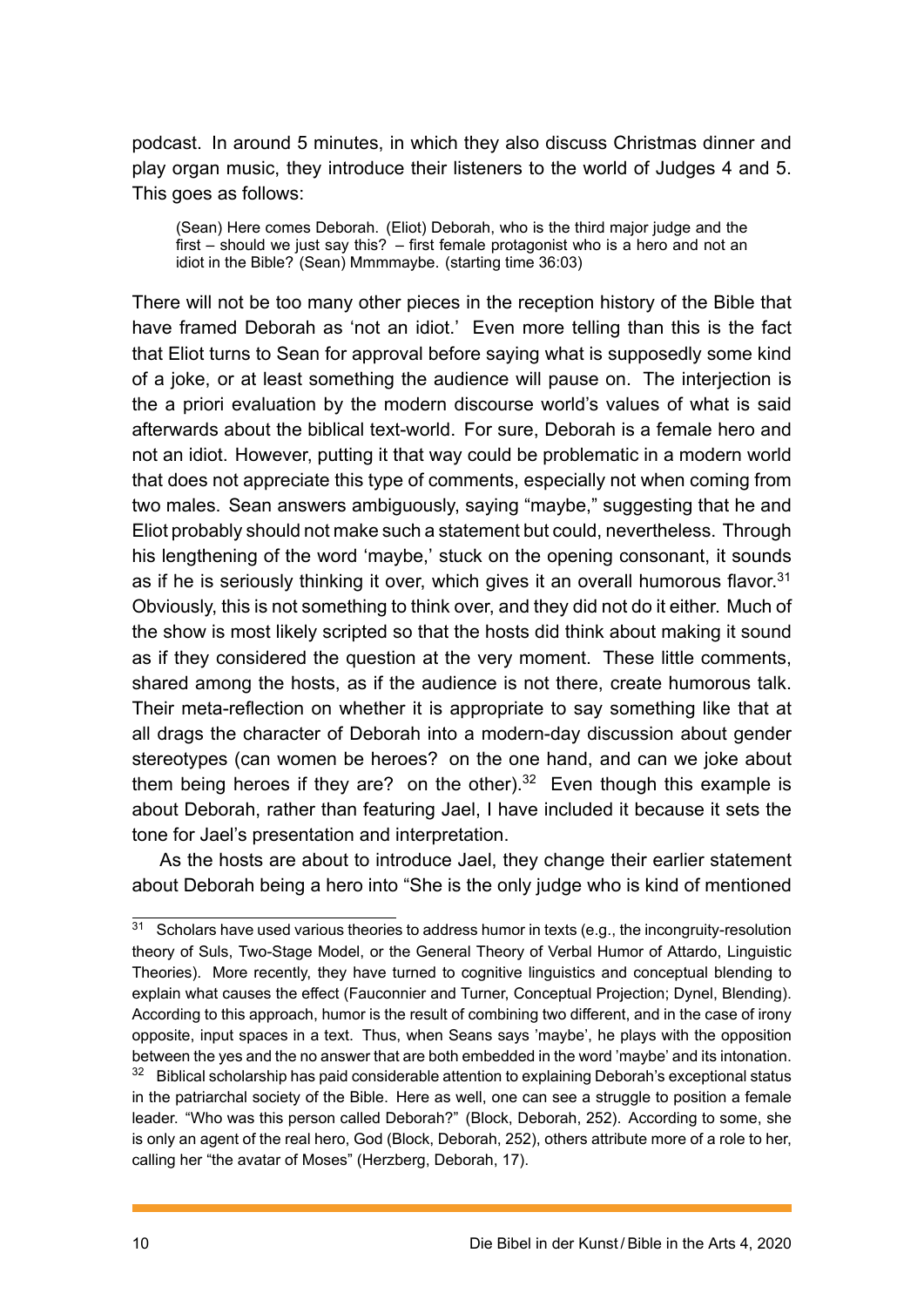but isn't the hero" (36:45). Why they think that is the case has to do with Jael, which they explain in the following fragment.

(Eliot) The point of the story moves away from Deborah to a different woman, who is called – I believe it's Jaél. (Sean) Jáel (different pronunciation). (Eliot) Jáel (repeats pronunciation), and Jael finds the leader of the current bad guy army that Deborah's trying to defeat. Jael goes into the tent of the enemy leader. - (Sean interrupts) Sisera? - (Eliot) Sisera is correct! And she kind of subdues him or seduces him or something while he is then sleeping, and she drives a tent pole through his head and kills him. (Sean) And that is where we get the Christmas tradition of putting a tent pole (Eliot) in the … (Sean) through your enemy's head which we all do every Christmas. (Eliot) Exactly every 17<sup>th</sup> of December, remember to do that. Then she comes out of the tent and says to Deborah and her army: "The guy you're looking for is in there. He's dead already" – (Sean) Argh – (Eliot) And then Jael is kind of a hero, but Deborah and army leave, blow some trumpets and they sing a song for Deborah. Deborah the hero that nobody really knows. That's all. (Sean) (laughter) (starting time 36:50)

The first thing that strikes you as a listener is the overall hesitation in this depiction of Jael. Eliot believes his main character is called Jael but needs reassurance on that matter (or at least on the pronunciation of the name). He describes her as "kind of subduing or seducing or something" and concludes that she then is "kind of a hero." Apart from the fact that Eliot may use 'kind' as a filler (even though it is not listed in the most commonly used fillers in English), he seems to use it consistently in this passage to speak about Jael. This creates the impression that he is not quite sure about Jael, whether she is a seductress or a plain hero.<sup>33</sup> For starters, and perhaps as a premonition, he was not even sure about how to pronounce her name.

Several explanations can be given for this hesitant picture of Jael. First, t[he](#page-11-0) hosts are stand-up comedians who seem to be not too familiar with the biblical text. This also shows in their flawed retelling of the story as far as details go. They have, for example, Jael going into Sisera's tent rather than the other way around (Judg 4:18) and Deborah rather than Barak coming to Jael to find Sisera dead (Judg 4:22). These changes to the text are part of the final product but may arise from a lack of knowledge rather than a certain vision that is consciously reflected by the hosts. Be that as it may, the language used to speak of Jael never takes the form of that of *TwoFAB*. The Jael in this podcast is a watered-down version of both the good and the bad Jael in the reception and interpretation history of the character. In addition, the language chosen to describe as well as characterize Jael remains very impersonal. Eliot tells a story in third person without expressing his own position, except from the doubt just mentioned above.<sup>34</sup>

 $33$  This position sums up the entire reception history of Jael, which indeed lingers between these two opposites. For an overview, see Conway, Sex and Slaughter.

<span id="page-11-1"></span><span id="page-11-0"></span><sup>&</sup>lt;sup>34</sup> For listeners of the podcast, the fact that the hosts seem to be unrelia[ble](#page-11-1) in terms of knowing what they are talking about may add to a further distancing between listeners and the character of Jael (Van Lissa et al., Difficult Empathy).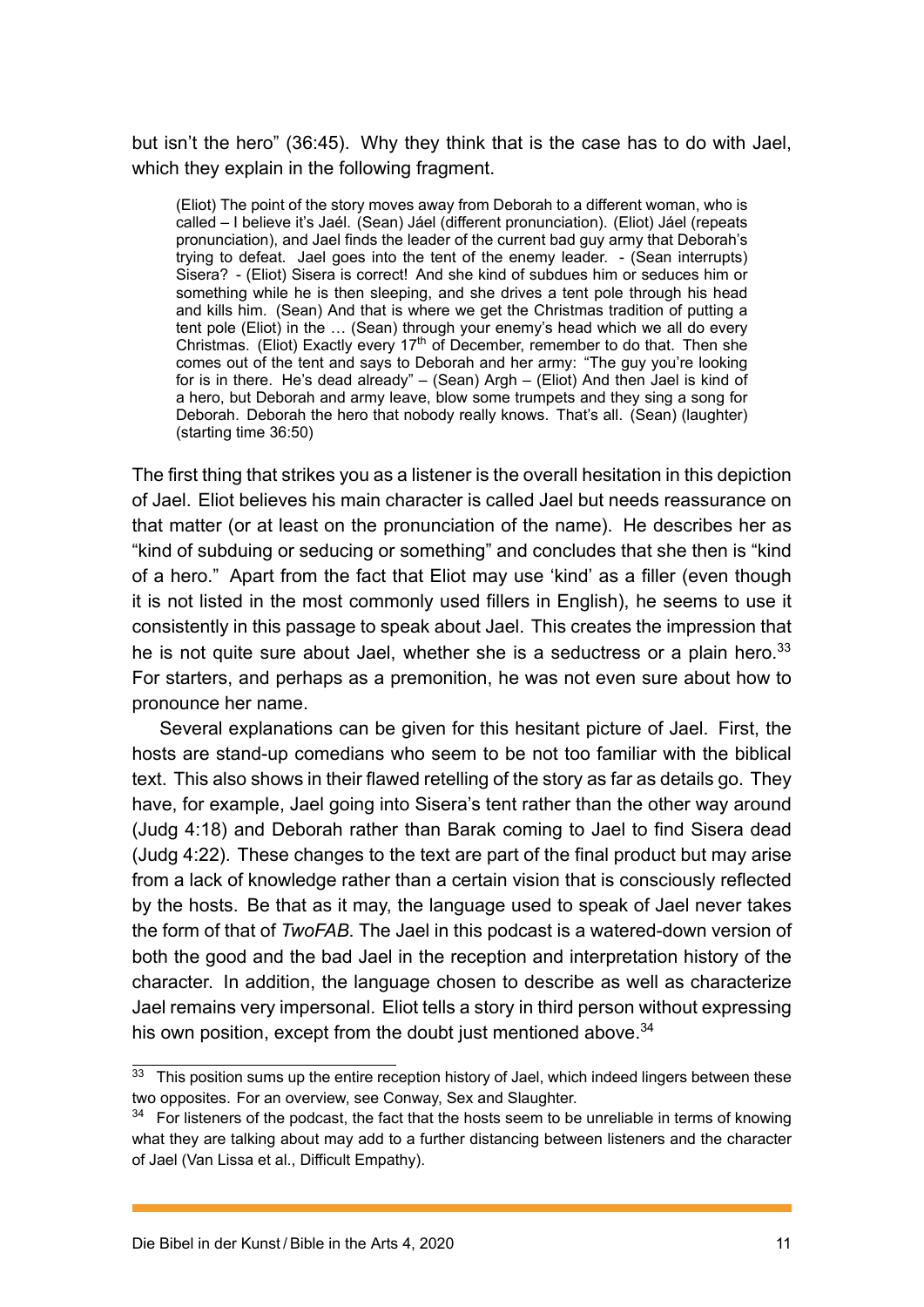The story of Jael is almost framed as a myth—that is why we put a tent pole in people's head. This myth then is connected to the date of airing the show around Christmas. Obviously, there is nothing Christmassy about the book of Judges, let alone the story of Jael and Deborah. However, Christmas is part of the discourse world of the hosts, and probably also of many of their listeners. And Christmas tends to be a festivity around peace on earth, a day on which enemies cease fire. The violent death of Sisera forms a sharp contrast with this, producing an ironic undertone. Even though the hosts seem to condemn such violence through irony, they do not explicitly nor implicitly carry that through to Jael, the one who commits the murder.<sup>35</sup> Again, there is little to no evaluation of Jael's character in this retelling. When Sean reacts with "argh" when Eliot mentions "he's [i.e., Sisera] already dead", it is unclear whether this is a male response, of Barak and army, or a female o[ne,](#page-12-0) of Deborah and army, as they state themselves later on. Is this "argh" a sigh of disappointment because the army can no longer kill Sisera, or because the story is over, or because of another reason? What is clear is that this podcast stays far away from evaluating Jael's role in terms of gender. What is more, through the ignorance of the hosts, or perhaps their faked ignorance, they give more agency to Jael and Deborah than the original biblical version of the story does. Jael goes out on a kill mission and Deborah plays a role until the very end of the story (even though they had stated that she disappears in the background).

To sum up, *Sean and Eliot read the Bible* picks up minimally on gender (at least for Deborah) and maximally on violence in the story of Judges 4–5. The joke about gender at the very beginning introducing Deborah is meant for the currentday audience and is about the current-day world. The hosts use the biblical story primarily as a means to say something about today's world. As far as Jael's story goes, they present a watered-down, impersonal version of the biblical character. Their focus is mostly on the violent death of Sisera, which they contrast, again, with the peaceful times of the discourse world in which their listeners live.

## **4. To Pod or Not to Pod**

The two podcasts discussed are far apart from each other in terms of who produced them and for what purposes. The feminist North American show *TwoFAB* addresses listeners who want to hear more about the female voices in the Bible whereas the British comedy of Sean and Eliot turns to an audience that likes comedy, first and foremost. Nevertheless, the two podcasts share a discourse world, that can be defined more broadly as the  $21<sup>st</sup>$  century western world. This results in striking similarities between the reception of Jael's story, despite the apparent

<span id="page-12-0"></span><sup>&</sup>lt;sup>35</sup> In the original story, irony, however, is playing a role as well. What is more, it has been connected to Jael. "Irony is created by the fact that a woman may kill an experienced warrior: he survives the battlefield yet succumbs to the hand of a woman" (Assis, The Hand of a Woman, 7).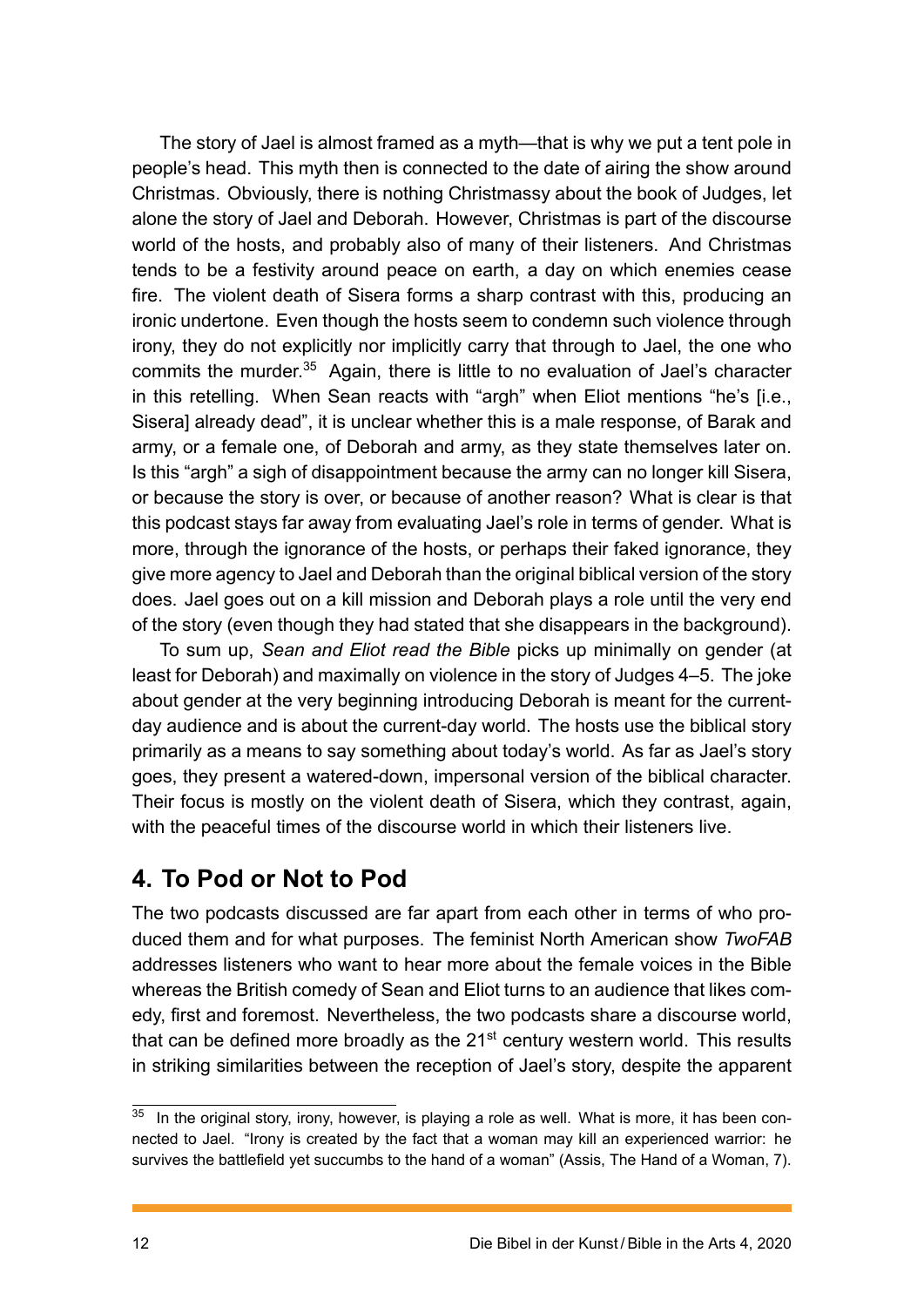differences. Both shows pick up on the gender theme, especially as related to the discourse world in which gender equality is (or should be) the norm. Thus, *TwoFAB* cheers for the strong female characters of Judges 4 and 5, while *Sean and Eliot* wonder whether they can still make fun of women finally being heroes in the biblical text.<sup>36</sup> A second, and more prominent, issue they each address is the notion of violence.

For Luci and Jordan, it is somewhat of a deal breaker. Violence places them right in front of th[e s](#page-13-0)plit discourse world of the biblical text, with modern values opposing ancient customs. It prompts them to warn the listener and to distinguish clearly between the Jael of the story who does what she has to do and the Jael one can be today, and who should not adopt the pseudo-rape in any form (including the rhetorical one). Sean and Elliot do not speak of rape at all, but address violence in terms of the brutal murder of Sisera, opposing this with the peace of the Christmas holiday. In doing so, they play out the split discourse world as a feature that can create humor or irony. In other words, what was a problem for Luci and Jordan is turned into an advantage by Sean and Eliot.<sup>37</sup>

Finally, both podcasts play with genre conventions. They add stylistic features and references to other genres.<sup>38</sup> For the podcast *Sean and Eliot* this is part of the humor. Myth, Bible quiz ("Sisera is corr[ec](#page-13-1)t!") or end of a cartoon ("That's all [folks]"), they have it all. None of these elements though is specifically used with relation to Jael. This is in line [wit](#page-13-2)h how they treat the character in general, with not too much personal interest. Luci and Jordan, on the contrary, use intertextual (as in 'beyond the Bible') and cross-genre references to further explain their view on female characters in the story. For example, Deborah is introduced as "This girl is on fire," a pun on her name and a reference to the *Hunger Games* trilogy.<sup>39</sup> Whereas, here as well, the juxtaposition of biblical characters and modern popular literature is funny (as in *Sean and Eliot*), it also fits the hosts' larger enterprise of reevaluating and reclaiming female biblical characters. Not by accident, Debor[ah](#page-13-3)

<sup>36</sup> As pointed out in the analysis, gender is far more important in *TwoFAB* than in *Sean and Eliot Read the Bible*. It is a matter of degree rather than of whether the topic is addressed or not.

<span id="page-13-0"></span><sup>&</sup>lt;sup>37</sup> Note that the shows leave out God in their retelling. They consider the story to be one with human protagonists only. In that respect they prove Yairah Amit's claim right that the narrative set-up is hiding the divine protagonist behind all the movements the human characters make (Judges 4, 89, 102).

<span id="page-13-1"></span><sup>&</sup>lt;sup>38</sup> As Martine Van Driel has pointed out, podcast producers must tag their podcast with genre categories when they upload it to forums such as Apple Podcasts (Stay Sexy). *TwoFAB* is found under 'religion and spirituality,' whereas *Sean and Eliot* is tagged as 'comedy.' As such, listeners are primed to expect genre features conform the category. The occurrence of features that belong to different genres will be evaluated in light of the expected and primary genre.

<span id="page-13-3"></span><span id="page-13-2"></span><sup>39</sup> The name Lapidot evokes the word לפיד, "torch," as noted by scholars (Gillmayr-Bucher, Erzählte Welten, 90–91).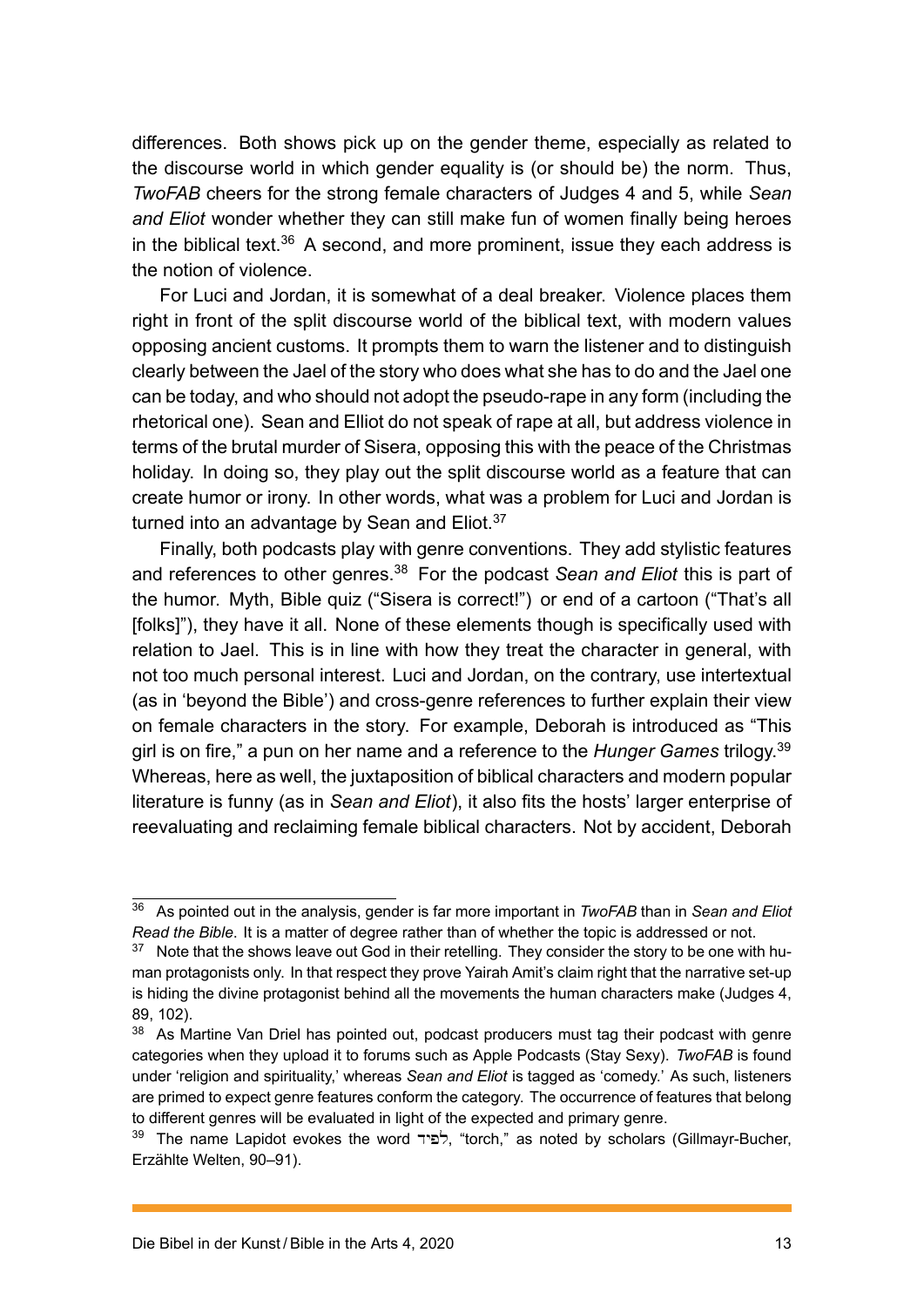is Katniss Everdeen, the dauntless protagonist of the dystopian series by Suzanne Collins.

## **5. Afterword**

*TwoFAB* and *Sean and Elliot Read the Bible* are just two podcasts of the many creative retellings of the Bible that are out there. With this preliminary study I wanted to show how the biblical Jael lives on in this digitally born medium. For one, the modern discourse world of the producers (and their intended audience) is greatly influencing the reception of Jael, and thus the interpretation of the biblical text-world of the story. Jael is a cue to voice opinions about gender issues in the modern world. More importantly, she becomes a player in the current-day discussion about (sexual) violence. Despite the different nature of the two shows under study, they both foreground these topics. Second, the producers use the possibilities of their medium to create their characters and stories. Positively colored words or impersonal language, pauses, laughter, first or third-person narration, hesitation, dialogue and interruption, they all contribute to the construction of Jael as a character. Third, both shows display traits of mixed genre, identified as either a tool to build character (*TwoFAB*) or to create humor (both). In order to come to more conclusive answers as to whether the noticed tendencies are coincidental or fundamental to artistic Bible podcasts, further study of other podcasts has to be conducted. What is clear, however, is that Jael has found her way to podcast makers, and these makers, in turn, have (re)discovered Jael. Hence, listening to Jael is not only a matter of telling (or not telling) her story, but is (again) also referring to the medium of transmission and its possibilities.

## **Bibliography**

- Amit, Y., Judges 4: Its Contents and Form, Journal for the Study of the Old Testament 12 (1987), 89–111
- Assis, E., The Hand of a Woman: Deborah and Yael (Judges 4), Journal of Hebrew Scriptures 15 (2005), 1–14
- Attardo, S., Linguistic Theories of Humor, Humor Research 1, 1994
- Bal, M., Murder and Difference: Gender, Genre, and Scholarship on Sisera's Death, 1988
- Block, D., Deborah among the Judges: The Perspective of the Hebrew Historian, in: A. R. Millard / J. K. Hoffmeier / D. W. Baker (eds.), Faith, Tradition, and History: Old Testament Historiography in its Near Eastern Context, 1994, 229–253
- Boling, K. S. / Hull, K., Undisclosed Information—Serial Is My Favorite Murder: Examining Motivations in the True Crime Podcast Audience, Journal of Radio and Audio Media 25,1 (2018), 92–108
- Bottomley, A. J., Podcasting: A Decade in the Life of a 'New' Audio Medium: Introduction, Journal of Radio and Audio Media 22,2 (2015), 164–169
- Chisholm, R. B., What's Wrong with this Picture? Stylistic Variation as a Rhetorical Technique in Judges, Journal for the Study of the Old Testament 34,2 (2009), 171–182
- Collins, S., The Hunger Games, 2008
- Collins, S., Catching Fire, 2009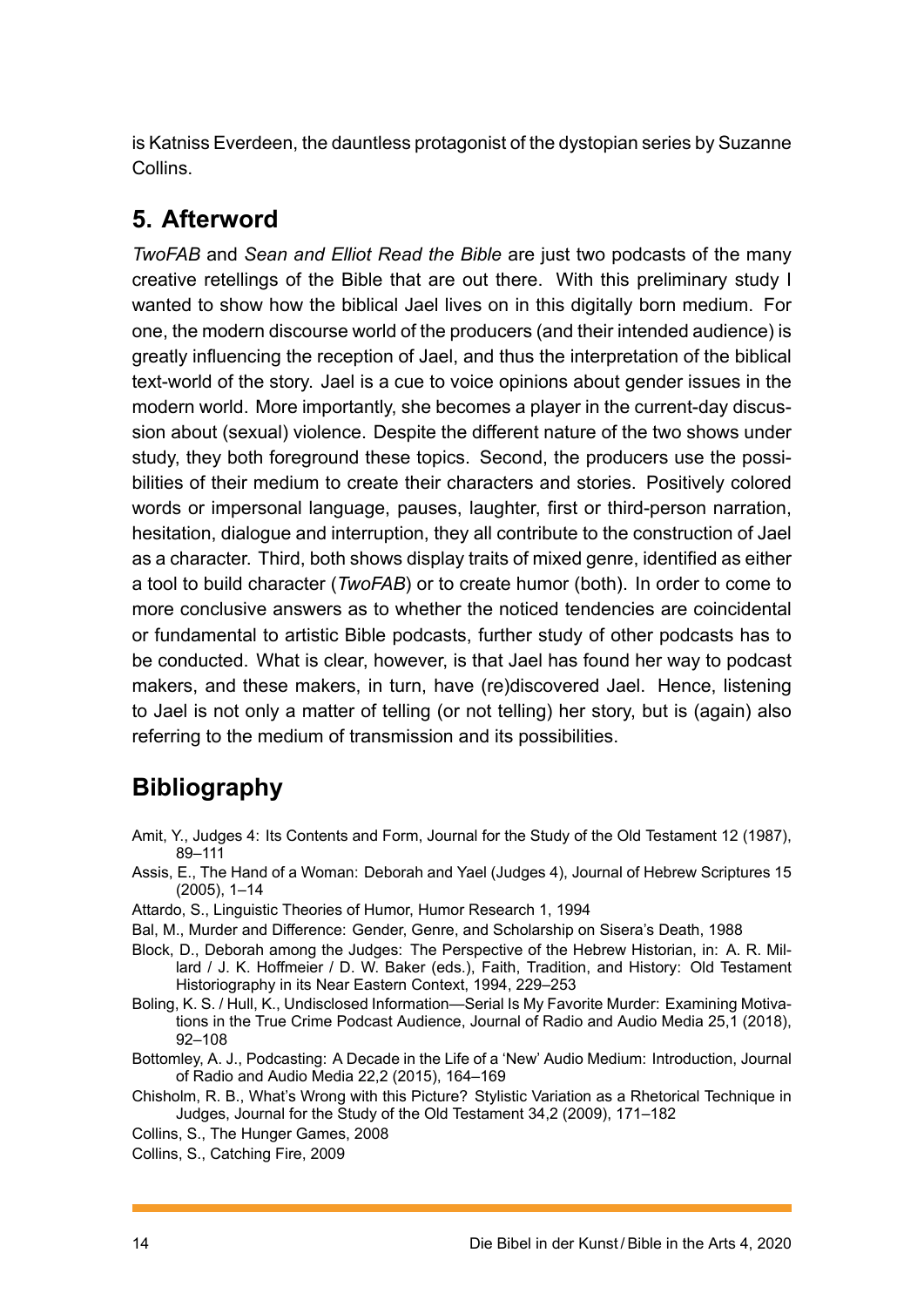Collins, S., Mockingjay, 2010

Conway, C., Sex and Slaughter in the Tent of Jael: A Cultural History of a Biblical Story, 2016

DeMair, J., Sounds Authentic: The Acoustic Construction of Serial's Storyworld, in: E. McCracken (ed.), The Serial Podcast and Storytelling in a Digital Age, 2017, 24–38

- Drew, C., Educational Podcasts: A Genre Analysis, E-learning and Digital Media 14,4 (2017), 201–211
- Duran, N., Having Men for Dinner: Deadly Banquets and Biblical Women, Biblical Theology Bulletin 35,4 (2005), 117–124
- Dynel, M., Blending the Incongruity-Resolution Model and the Conceptual Integration Theory: The Case of Blends in Pictorial Advertising, International Review of Pragmatics 3,1 (2011), 59–83
- Eder, S., Gewalt in der Bibel: Begrifflichkeit Verstehenshilfen Perspektiven, Protokolle zur Bibel 19,1 (2010), 1–20
- Fauconnier, G. / Turner M., Conceptual Projection and Middle Spaces. Report 9401. San Diego, University of California, 1994
- Fernández A. V. / Sallan J. M. / Simo P., Past, Present, and Future of Podcasting in Higher Education, in: M. Li / Y. Zhao (eds.), Exploring Learning & Teaching in Higher Education, 2015, 305–330

Fewell, D. N. / Gunn D., Controlling Perspectives: Women, Men, and the Authority of Violence in Judges 4 and 5, Journal of the American Academy of Religion 58 (1990), 389–411

- Gavins, J., Text World Theory: An Introduction, 2007
- Gibbons, A., Multimodality, Cognition, and Experimental Literature (Routledge Studies in Multimodality 3), 2012
- Gillmayr-Bucher, S., Erzählte Welten im Richterbuch: Narratologische Aspekte eines polyfonen Diskurses (Biblical Interpretation Series 116), 2013
- Graybill, R., Day of the Woman: Judges 4–5 as Slasher and Rape Revenge Narrative, Journal of Religion and Popular Culture 30,3 (2018), 193–205
- Hancock, D. / McMurtry L., 'I Know What a Podcast Is': Post-Serial Fiction and Post Media Identity, in: D. Llinares / N. Fox / R. Berry (eds.), Podcasting: New Aural Cultures and Digital Media, 2018, 81–105
- Harris, H. / Park S., Educational Usages of Podcasting, British Journal of Educational Technology 39,3 (2008), 548–551.
- Haugtvedt, E., The Ethics of Serialized True Crime: Fictionality in Serial Season 1, in: E. Mc-Cracken (ed.), The Serial Podcast and Storytelling in a Digital Age, 2017, 7–23
- Herzberg, B., Deborah and Moses, Journal for the Study of the Old Testament 38,1 (2013), 15–33 Kotovych, M. / Dixon P. / Bortolussi M. / Holden M., Textual Determinants of a Component of Literary Identification, Scientific Study of Literature 1,2 (2011), 260–291
- Lahey, E., (Re)thinking World-Building: Locating the Text-Worlds of Canadian Lyric Poetry, Journal of Literary Semantics 35 (2006), 145–164
- Matthews, V. H., Judges and Ruth, 2004
- McCann, J. C., Judges, 2002
- McClung, S. / Johnson K., Examining the Motives of Podcast Users, Journal of Radio and Audio Media 17,1 (2010), 82–95
- McHugh, S., How Podcasting is Changing the Audio Storytelling Genre, The Radio Journal: International Studies in Broadcast and Audio Media 14,1 (2016), 65–82
- Menduni, E., Four Steps in Innovative Radio Broadcasting: From QuickTime to Podcasting, The Radio Journal: International Studies in Broadcast and Audio Media 5,1 (2007), 9–18
- Murray, D.F., Narrative Structure and Technique in the Deborah-Barak Story (Judges IV 4–22), in: J. A. Emerton (ed.), Studies in the Historical Books of the Old Testament (Vetus Testamentum Supplement Series 30), 1979, 155–189
- Niditch, S., Eroticism and Death in the Tale of Jael, in: P. L. Day (ed.), Gender and Difference in Ancient Israel, 1989, 43–57
- Niditch, S., Judges: A Commentary (Old Testament Library), 2008
- Pérez, J. I. G., Podcasting in Spain: A New Business Model or a Reflection of Traditional Radio?" Radio Journal: International Studies in Broadcast & Audio Media 10,1 (2012), 23–34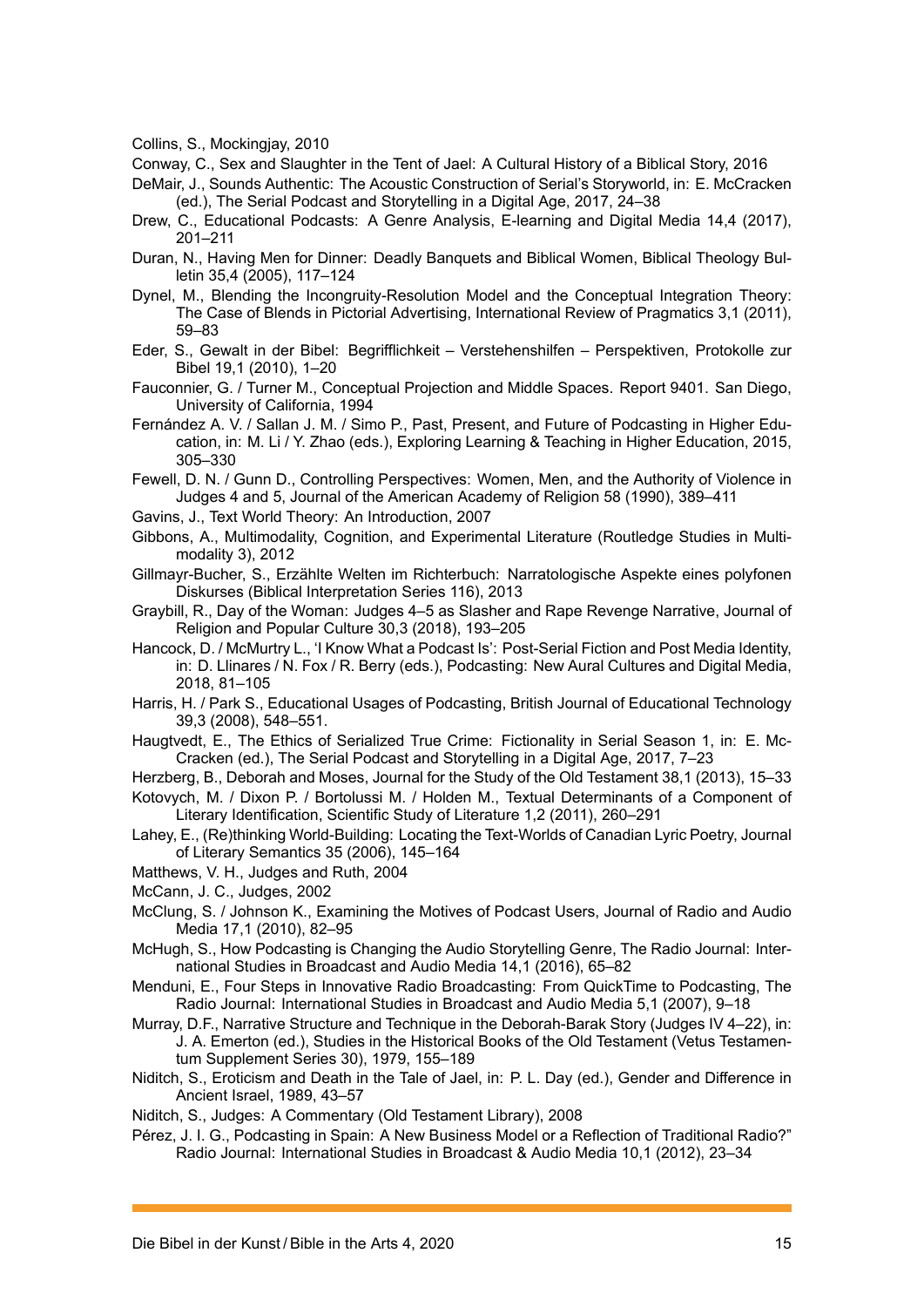- Reis, P. T., Uncovering Jael and Sisera: A New Reading, Scandinavian Journal for the Study of the Old Testament 19,1 (2005), 24–47
- Rojas-Torrijos, J. L. / Caro-González, F. J. / González-Alba, J. A., The Emergence of Native Podcasts in Journalism: Editorial Strategies and Business Opportunities in Latin America, Media and Communication 8,2 (2020), 159–170
- Suls, J., A Two-Stage Model for the Appreciation of Jokes and Cartoons: An Information Processing Analysis, in: J. Goldstein / P. McGhee (eds.), The Psychology of Humor, 1972, 81–100
- Stockwell, P., Cognitive Poetics: An Introduction, 2002
- Stockwell, P., Texture and Identification, European Journal of English Studies 9,2 (2005), 143–154
- Van Driel, M., 2019. 'Stay Sexy and Don't Get Murdered': Genre Expectations and Gendered Evaluations of Voices in Listener Reviews of the True Crime & Comedy Podcast 'My Favorite Murder,' Paper presented at the PALA Annual Meeting 2019. Liverpool, UK. 10 July 2019
- Van Lissa, C. J. / Caracciolo, M. / van Duuren T. / van Leuveren B., Difficult Empathy: The Effect of Narrative Perspective on Reader's Engagement with a First-Person Narrator, Diegesis 5,1 (2016), 43–63
- Van Wolde, E., Ya'el in Judges 4, Zeitschrift Für Die Alttestamentliche Wissenschaft 107, 2 (1995), 3–23
- Watts, J. W., Psalm and Story: Inset Hymns in Hebrew Narrative, 1992
- Werth, P., Text Worlds: Conceptual Spaces in Discourse, 1999

### **Online References**

About, Two Feminists Blog

https://twofeministsblog.com/2fab-bible-about-the-feminists

**OMGWTFBIBLE** 

https://omgwtfbible.com

Two Feminists Annotate the Bible

[https://2feministsannotatethebible.libsyn.com](https://twofeministsblog.com/2fab-bible-about-the-feminists)

Sean and Eliot Read the Bible

[https://play.acast.com/s/](https://omgwtfbible.com)seanandeliotreadthebible

*Two Feminists Annotate the Bible*. Episode 32, broadcast 19 February 2017

*Sean [and Eliot Read the Bible](https://2feministsannotatethebible.libsyn.com)*. Season 1, Episode 10, broadcast 23 December 2018